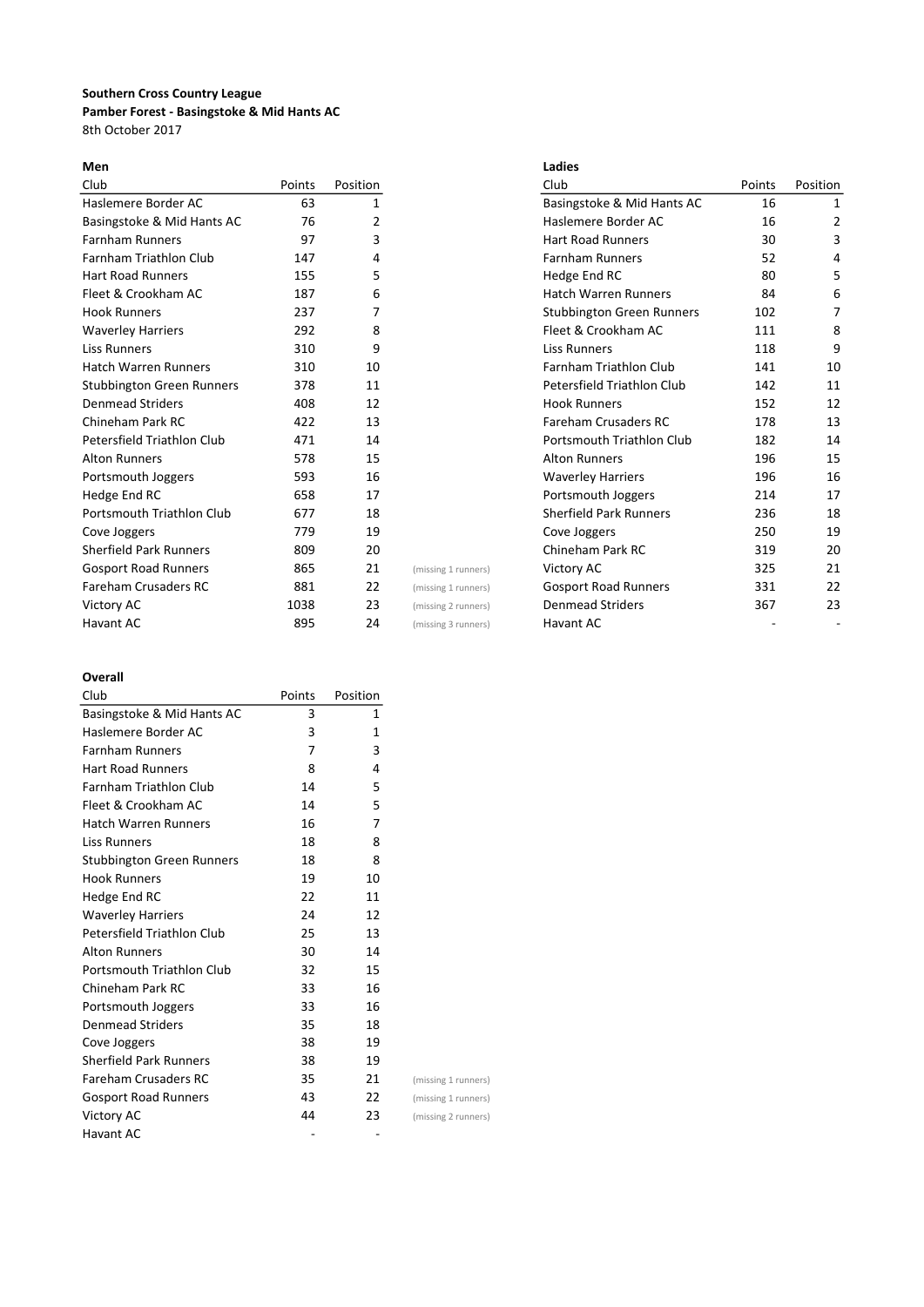# Southern Cross Country League Pamber Forest - Basingstoke & Mid Hants AC 8th October 2017

#### Mens Results

1 Chris Peck Waverley Harriers 2 Duncan Selmes Haslemere Border AC 3 Richard Lovejoy Farnham Runners 4 Colin Butfield Haslemere Border AC 5 Steve Gumbrill **Hart Road Runners** 6 James Aggett Haslemere Border AC 7 Dean Harris Chineham Park RC 9 James Clarke Farnham Runners 10 Darrel May **Hatch Warren Runners** 12 Ben Raggett Fleet & Crookham AC 14 Paul Gritt **Farnham Triathlon Club** 15 Ross Wallingford Hart Road Runners 17 Greg Wright Fleet & Crookham AC 18 Mike Pini **Hook Runners** 19 Andrew Ellison Farnham Runners 22 Andy Turner Liss Runners 23 Leo Maliphant Farnham Triathlon Club 24 Chris Shipley **Haslemere Border AC** 25 Nic Harker Farnham Triathlon Club 26 Tom Page Farnham Runners 27 Edward Hollam Haslemere Border AC 28 Richard Gowen Hook Runners 30 Dave Brown Liss Runners 31 Rory Horseman Hatch Warren Runners 34 Ged Ruffle **Hart Road Runners** 35 Will Baggs Hedge End RC 37 James Connolly Farnham Triathlon Club 38 Toby Clay **Petersfield Triathlon Club** 40 Charlie Hill-Venning Farnham Runners 41 Alistair Morey **Alton Runners** 42 Stu Haig Farnham Runners 43 Richard Norris Hart Road Runners 44 Mark Hobbs Waverley Harriers

8 Matt Shaylor **Basingstoke & Mid Hants AC** 11 Marc Soane Basingstoke & Mid Hants AC 13 Daniel Green **Portsmouth Triathlon Club** 16 Justyn Moore Basingstoke & Mid Hants AC 20 Juan Marques Basingstoke & Mid Hants AC 21 Andy Goddard Basingstoke & Mid Hants AC 29 Andy Yule **Basingstoke & Mid Hants AC** 32 Chris Furness Basingstoke & Mid Hants AC 33 Mike White Stubbington Green Runners 36 Mark Jones Stubbington Green Runners 39 Andy Stockwell Stubbington Green Runners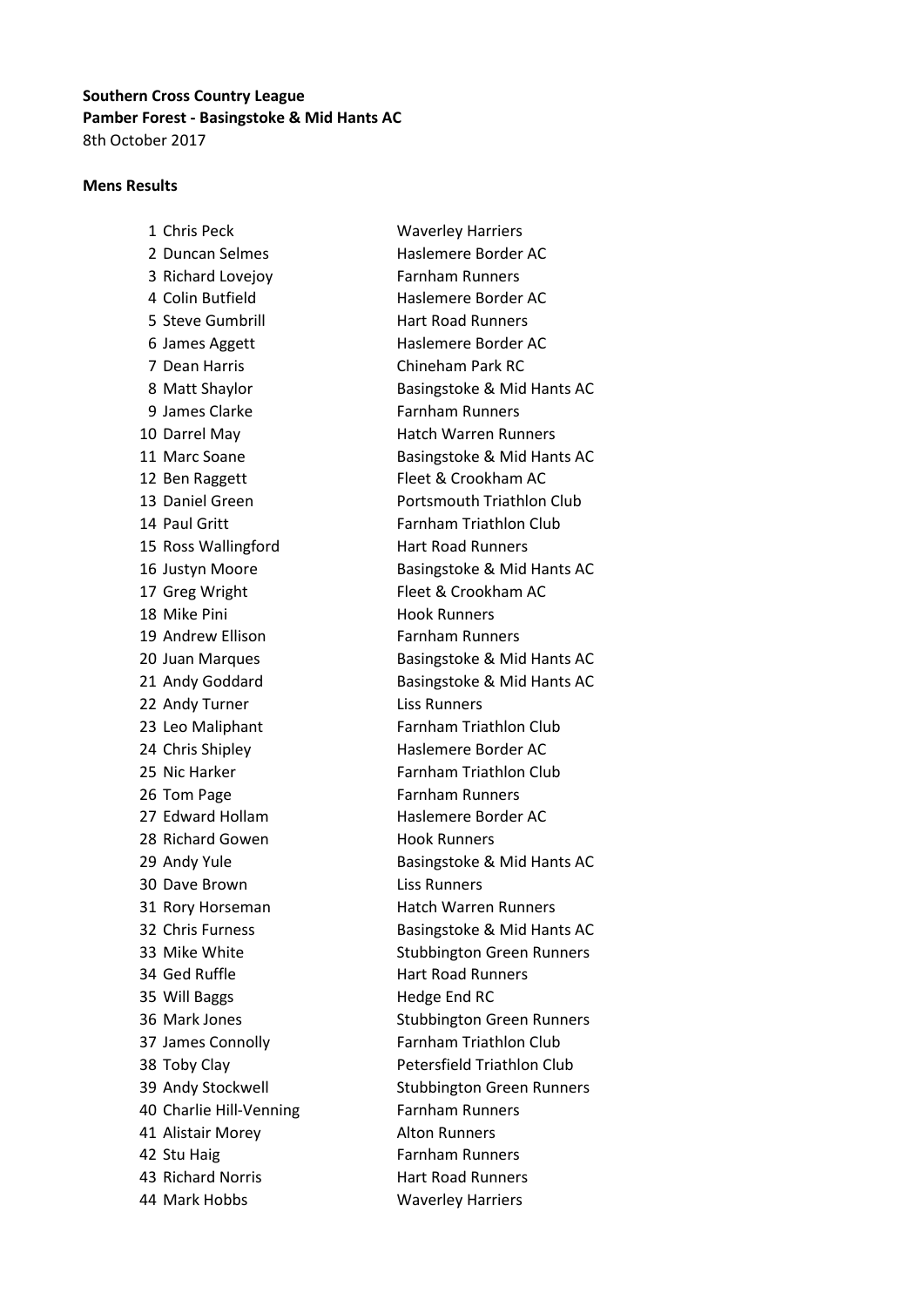49 Ruud Jonkers Denmead Striders 50 Dom Lobo Fleet & Crookham AC 52 Richard Strode Farnham Runners 53 Doug Smith Fleet & Crookham AC 54 Steve McGeown Hook Runners 55 Tom Barton **Fleet & Crookham AC** 56 Will Moore **Hook Runners** 58 Charles Boffin **Hart Road Runners** 60 Mike Hewison Fleet & Crookham AC 62 Paul Welch Denmead Striders 63 Chris Goad Chineham Park RC 65 Owen Kemp Waverley Harriers 67 Neil Morgan Hart Road Runners 68 Joel Williams **Havant AC** 70 Dean Kellaway Haslemere Border AC 71 Mike Melrose Waverley Harriers 73 Phil O'Conner Denmead Striders 74 Neil Ambrose Farnham Runners 76 Grahame Smee **Hart Road Runners** 81 Andrew Robbins Hook Runners 83 Pete Bullock Hart Road Runners 84 Mike Pillans **Liss Runners** 85 John Collis **Liss Runners** 86 John Phillips **Farnham Runners** 87 Richard Jackson Fleet & Crookham AC 89 Josh Lahiri Liss Runners 90 Tim Pearce Hook Runners 91 Steppehn Boulter Cove Joggers 92 Terry Copeland Farnham Runners 93 Stuie Lavalette Liss Runners 94 Rob Kent Chineham Park RC

45 Matther Morgan Farnham Runners 46 Neil Brown Basingstoke & Mid Hants AC 47 Alex Bigg Basingstoke & Mid Hants AC 48 Tom Johnson Farnham Triathlon Club 51 Andy Cackett Basingstoke & Mid Hants AC 57 Tony Watkins Basingstoke & Mid Hants AC 59 David Arthur **Farnham Triathlon Club** 61 Kelvin Spencer Farnham Triathlon Club 64 Terry Wegg Basingstoke & Mid Hants AC 66 Will Galvin Petersfield Triathlon Club 69 John Bigg Basingstoke & Mid Hants AC 72 Michael Hill Basingstoke & Mid Hants AC 75 David Wells Petersfield Triathlon Club 77 Russell Burton Basingstoke & Mid Hants AC 78 Seb Challen Hatch Warren Runners 79 Avi Govind Basingstoke & Mid Hants AC 80 Andy Waddington Basingstoke & Mid Hants AC 82 Mark Norris **Basingstoke & Mid Hants AC** 88 Lee Rhodes Gosport Road Runners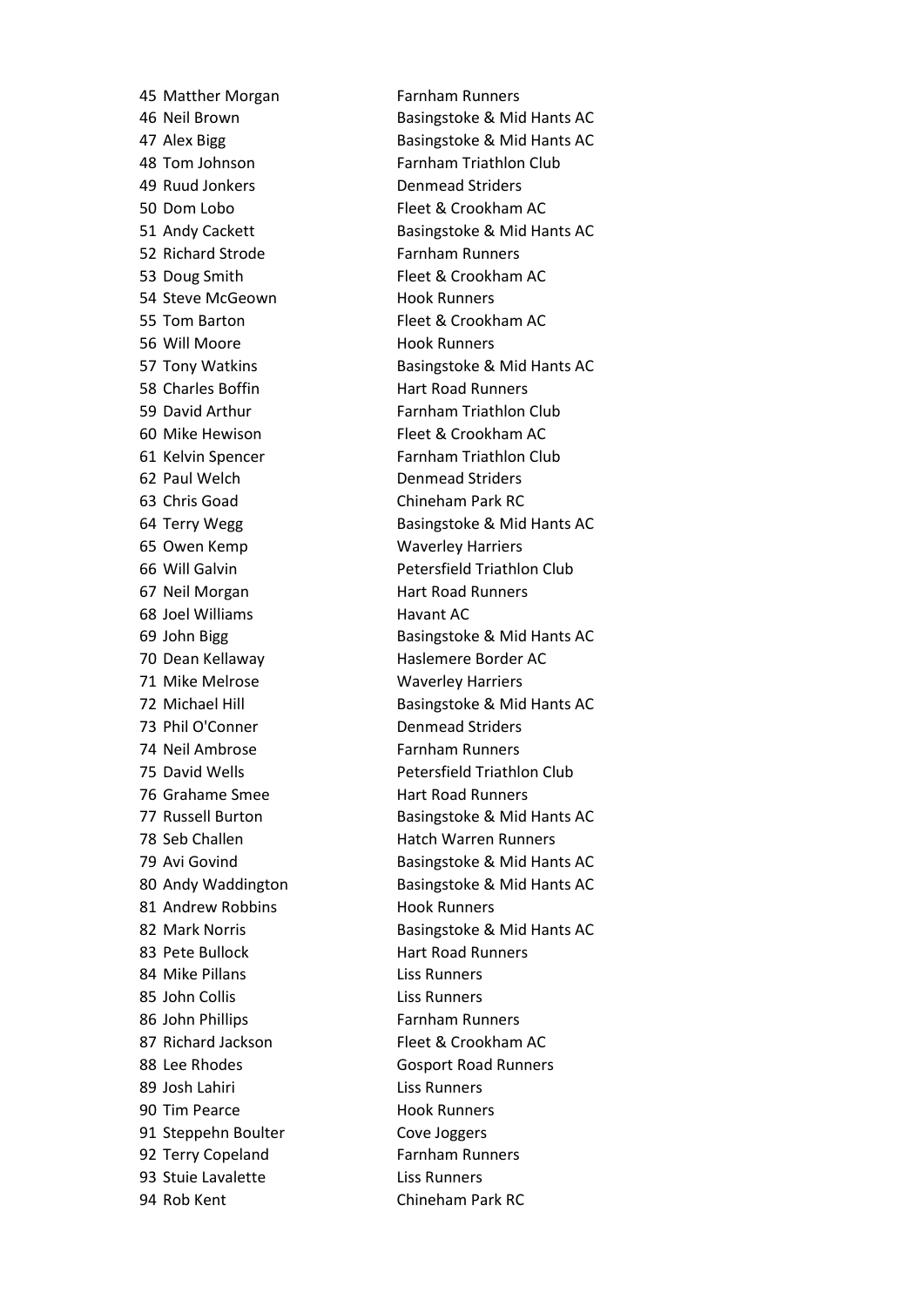97 Nick Minter **Denmead Striders** 98 Grant Bray Chineham Park RC 99 Alastair Baillie **Hart Road Runners** 100 Chris Clifton **Fleet & Crookham AC** 101 Charlie Barrick Haslemere Border AC 102 Russell Ellis Hook Runners 104 Oliver Robertson Portsmouth Joggers 105 Simon Crewe-Read Sherfield Park Runners 106 Greg Suddell Hatch Warren Runners 107 Jamie Kilner-Smith Alton Runners 108 Joe Addyman **Portsmouth Joggers** 109 Ciaran Farrell Fleet & Crookham AC 110 Rob Kershaw Hatch Warren Runners 111 Jon Evison Waverley Harriers 113 Keith Sheppard Hedge End RC 114 Jerome Bordry **Hedge End RC** 115 Richard Wheeler **Hart Road Runners** 116 Graham Swain Hook Runners 117 John Hill-Venning Farnham Runners 118 Jeff Mitchell **Hatch Warren Runners** 120 Barry Griffin **Portsmouth Joggers** 122 Graham Collins **Hatch Warren Runners** 123 Andy Paton Liss Runners 125 Jonathan Barker Haslemere Border AC 127 Paul Saunders **Denmead Striders** 128 Simon Martin Fareham Crusaders RC 129 Derek Powles **Portsmouth Joggers** 130 Paul Simpson **Hatch Warren Runners** 132 Neil Dyer **Portsmouth Joggers** 133 Rob Stait **Hatch Warren Runners** 134 Tizzy Tesolin Alton Runners 135 Steve Kitney **Alton Runners** 136 Alistair Doyle **Haslemere Border AC** 137 Malcolm Lavery **Havant AC** 140 Dean Lucas Liss Runners 141 Steve Askew Fareham Crusaders RC 143 Neil Stevens Sherfield Park Runners 144 Kelvin Gower Cove Joggers

95 Greg Haynes Hatch Warren Runners 96 Nathan Pitch **Hatch Warren Runners** 103 Anthony Johns Portsmouth Triathlon Club 112 Matt Hallin Basingstoke & Mid Hants AC 119 James Baulsh Basingstoke & Mid Hants AC 121 Steve Fidler Stubbington Green Runners 124 Steve Wallace Farnham Triathlon Club 126 Graham Cooper Basingstoke & Mid Hants AC 131 Oliver Leavy Basingstoke & Mid Hants AC 138 Andy Elder **Portsmouth Triathlon Club** 139 David Parvin **Petersfield Triathlon Club** 142 Cyd Hill Basingstoke & Mid Hants AC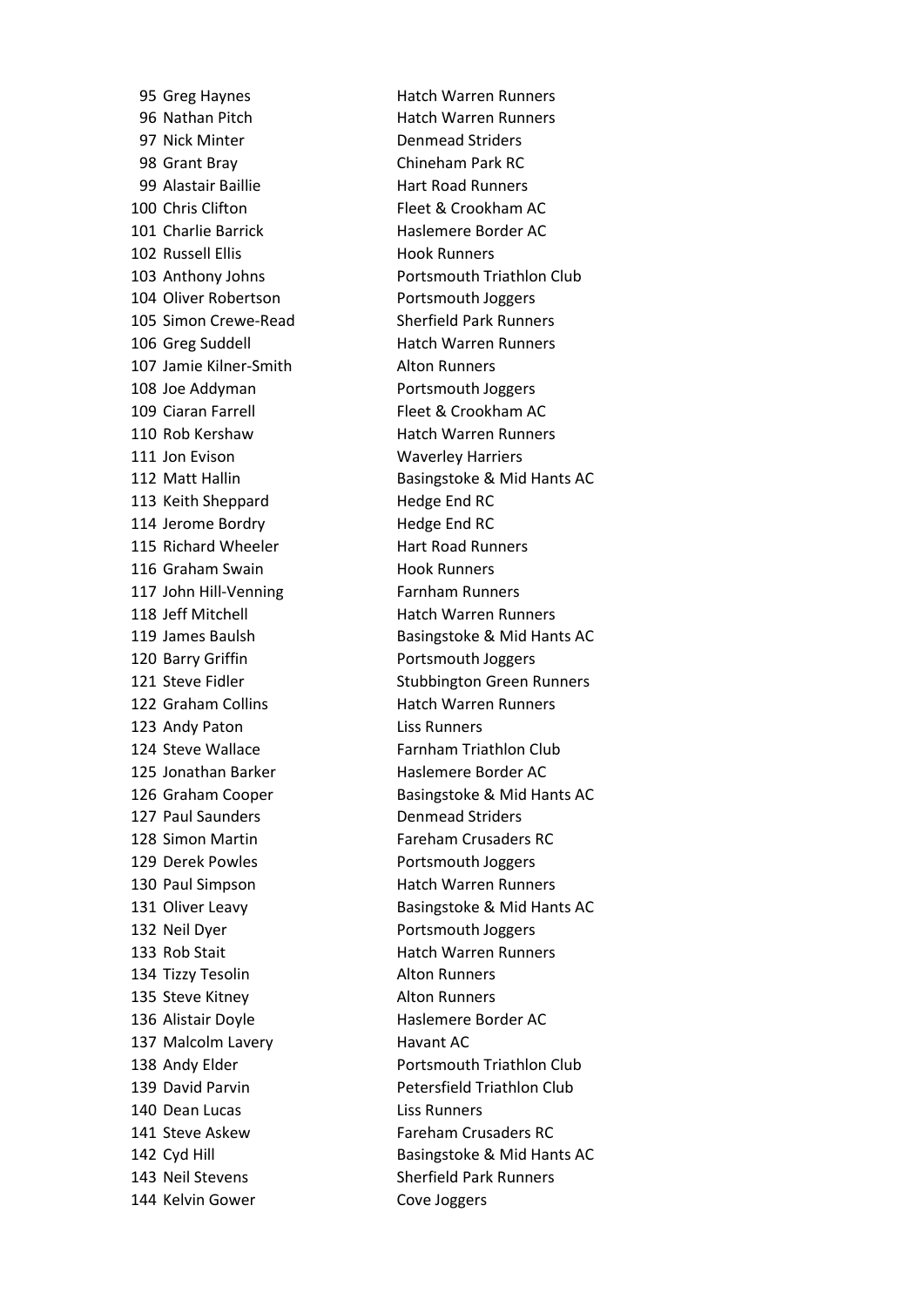147 Barry Eames Liss Runners 148 Darren Wood Hart Road Runners 150 Ian Jones **Portsmouth Joggers** 151 Dave Williams **Portsmouth Joggers** 152 Neil Showsmith Hook Runners 156 Roy Bevan **Hatch Warren Runners** 157 Craig Tate-Grimes Farnham Runners 158 Terry Steadman Farnham Runners 159 Simon Curry **Hook Runners** 160 Jon Bone Chineham Park RC 161 Jim Armitage Alton Runners 162 Andrew Wright Victory AC 164 Jim Howard **Hatch Warren Runners** 165 James Shanley Sherfield Park Runners 167 Andy Statham Liss Runners 168 Geoff Newman Fleet & Crookham AC 170 Neil Driscoll Fareham Crusaders RC 171 Neil Bausor **Hart Road Runners** 172 Steve Colmer **Denmead Striders** 173 Darren Carins **Farnham Runners** 174 Russell Beavan Chineham Park RC 175 Alan Richardson Cove Joggers 177 John Gray **Hart Road Runners** 178 Steve Hardy **Liss Runners** 179 Damian Probett Farnham Runners 181 Steve Snelling Cove Joggers 182 Bob Cornwell Fleet & Crookham AC 183 Brent Latham Denmead Striders 184 Tony Laurenson Denmead Striders 185 Steve Calder Gosport Road Runners 186 Nic Mison Sherfield Park Runners 187 Tom Bolger Chineham Park RC 188 Colin Hart Cove Joggers 189 Adam McCartney **Hatch Warren Runners** 190 Jeff Salt **Hatch Warren Runners** 191 Paul Moulton **Hatch Warren Runners** 193 Rob Ainslie Hedge End RC 194 Matt Wright **Hart Road Runners** 

145 Alan Burges Gosport Road Runners 146 Robin Bruce Basingstoke & Mid Hants AC 149 Paul Coverdale Stubbington Green Runners 153 Mark Poole Petersfield Triathlon Club 154 Robert Tyson Basingstoke & Mid Hants AC 155 Darrin Ormston Basingstoke & Mid Hants AC 163 Mike Hedderly Basingstoke & Mid Hants AC 166 Steve McAvoy Basingstoke & Mid Hants AC 169 Ignacio Di Base Basingstoke & Mid Hants AC 176 Ruud Kruijsse Basingstoke & Mid Hants AC 180 Roger Aitkin Basingstoke & Mid Hants AC 192 Michael Hickey Basingstoke & Mid Hants AC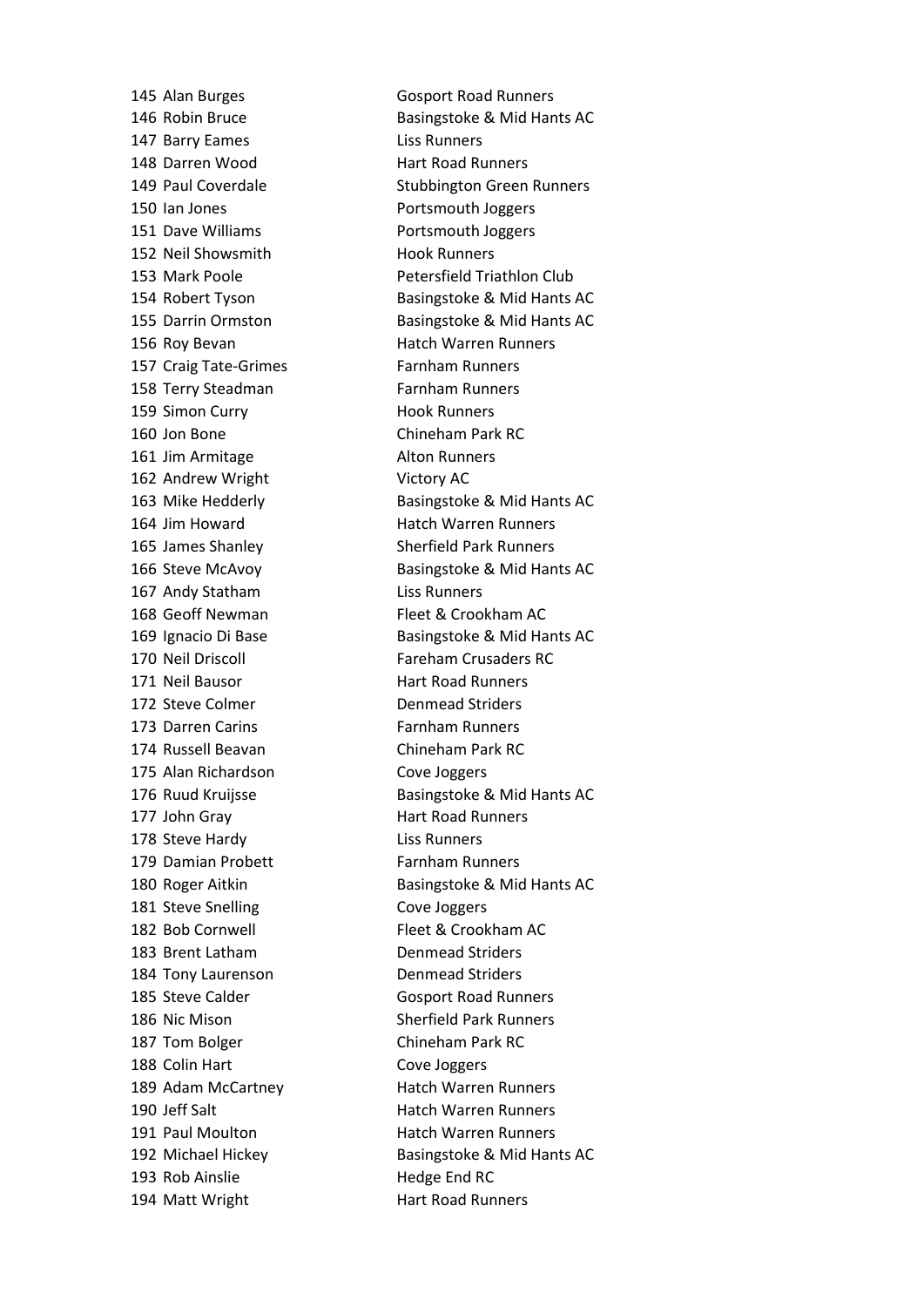195 Ian Urquhart Alton Runners 197 Simon Parker Hatch Warren Runners 198 Dave Molyneux **Alton Runners** 199 Mark Pelley Denmead Striders 200 John Hunt Portsmouth Joggers 201 Phil Clark Cove Joggers 202 Malcolm Hagan Victory AC 203 Rob Jones Hedge End RC 204 Chris Waters Farnham Triathlon Club 205 Simon Evans **Portsmouth Joggers** 206 Sean James Denmead Striders 207 Phil Moore Alton Runners 208 Paul Fielding Hatch Warren Runners 210 Sheyne Bauermeister Sherfield Park Runners 212 Paul Gwynn Fareham Crusaders RC 213 Robert Dunn Hatch Warren Runners 214 Andy Smith Victory AC 215 Tim Hubbard **Hatch Warren Runners** 216 Richard Scrase Alton Runners 217 Keith Elshaw Gosport Road Runners 219 Howard Robinson Hart Road Runners 220 Spencer Barfield Farnham Runners 221 Robin Greenfield Liss Runners 222 John Shepherd Portsmouth Joggers 223 Brian Harris Denmead Striders 225 Brian Rees **Portsmouth Joggers** 226 Terry Blake Alton Runners 229 Dave Card **Haslemere Border AC** 

196 Zippy Grice **Portsmouth Triathlon Club** 209 Stuart Martin Basingstoke & Mid Hants AC 211 Kevin Ashman Stubbington Green Runners 218 Steve Till Basingstoke & Mid Hants AC 224 Wally Thorpe Basingstoke & Mid Hants AC 227 Bon Sosna **Portsmouth Triathlon Club** 228 Anthony Roe **Portsmouth Triathlon Club**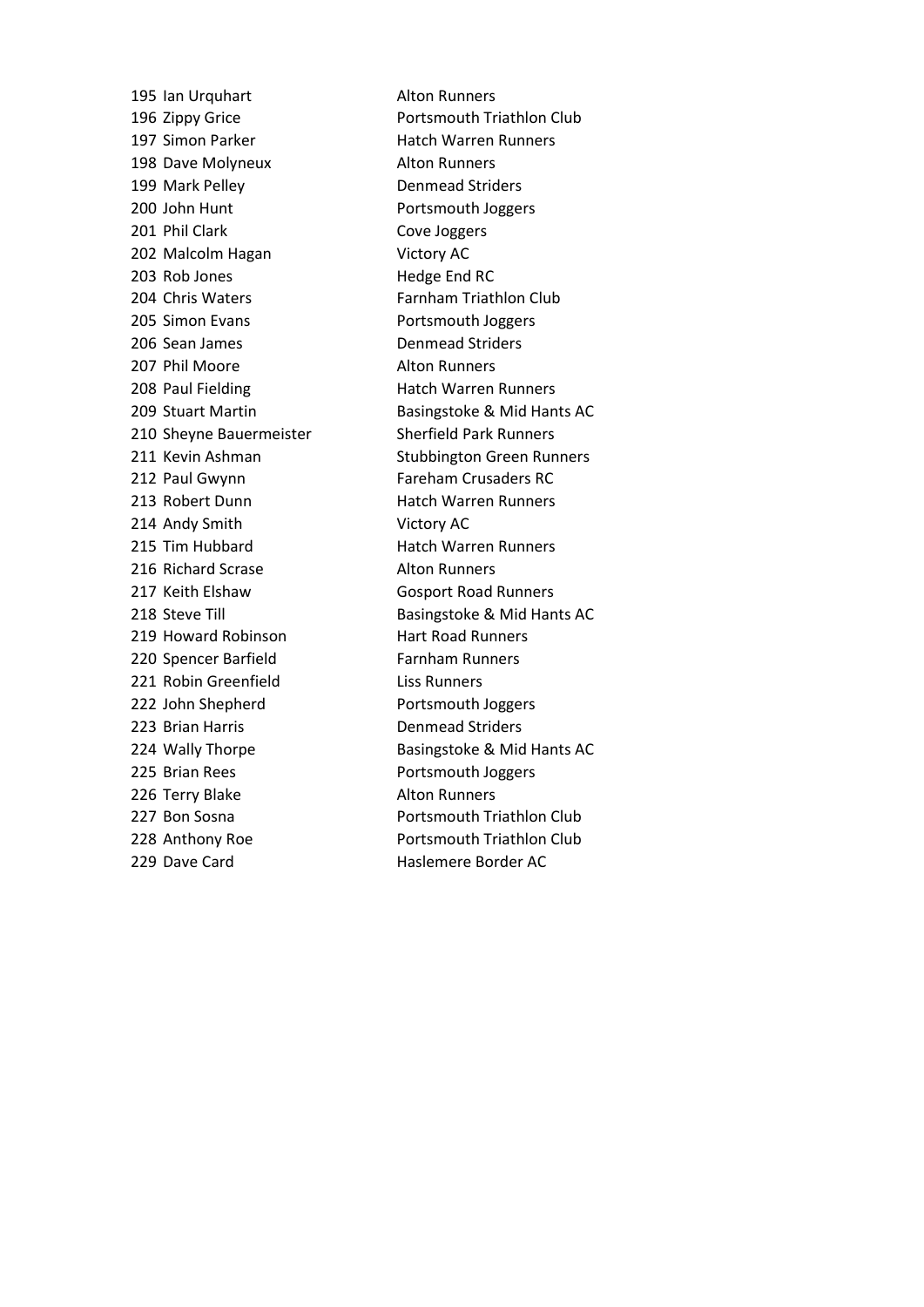# Southern Cross Country League Pamber Forest - Basingstoke & Mid Hants AC 8th October 2017

## Ladies Results

2 Sandy McDougal Haslemere Border AC 4 Jackie Field Haslemere Border AC 5 Sarah Cleland Hart Road Runners 6 Jackie Lloyd Victory AC 10 Donna Read Haslemere Border AC 11 Kayleigh Copeland Farnham Runners 12 Sam Scott Hart Road Runners 13 Holly Meadows **Hart Road Runners** 14 Catherine Seager Liss Runners 15 Penny Abbott Fleet & Crookham AC 16 Claire Powell Hedge End RC 17 Emma Pearson Farnham Runners 18 Claire Fletcher **Hart Road Runners** 19 Iona Strachan **Hatch Warren Runners** 20 Harriet Irving Waverley Harriers 22 Emma Brewin **Portsmouth Joggers** 23 Philomel Pike Haslemere Border AC 24 Eloise Stradling Farnham Runners 25 Zoe Taylor **Petersfield Triathlon Club** 26 Abbie Nadin Hook Runners 27 Marie Droniou-Bordry Hedge End RC 28 Anna Belany **Farnham Triathlon Club** 29 Jessica Rogers **Hook Runners** 30 Mel Seddon Fareham Crusaders RC 32 Rhianna Stanley Hatch Warren Runners 33 Ruth Haywood Hatch Warren Runners 34 Vicky Clarke Farnham Runners 35 Louise Apsey Hart Road Runners 36 Nicky O'dea Portsmouth Triathlon Club 37 Kirsty Cartwright Hedge End RC 38 Lynda Coggins Farnham Triathlon Club 39 Lindsay Bamford Farnham Runners 40 Kelly Rogers Cove Joggers 41 Naomi Shaylor **Alton Runners** 42 Laura Casio De Lisle **Hatch Warren Runners** 43 Linda Tyler Farnham Runners 44 Kate Raggett Fleet & Crookham AC

1 Charlotte Earl Basingstoke & Mid Hants AC 3 Kelley Haniver Stubbington Green Runners 7 Rhiannon Perryment Basingstoke & Mid Hants AC 8 Rebecca Sleep Basingstoke & Mid Hants AC 9 Mitch Lloyd Basingstoke & Mid Hants AC 21 Gemma Bigg Basingstoke & Mid Hants AC 31 Daisy McClements Stubbington Green Runners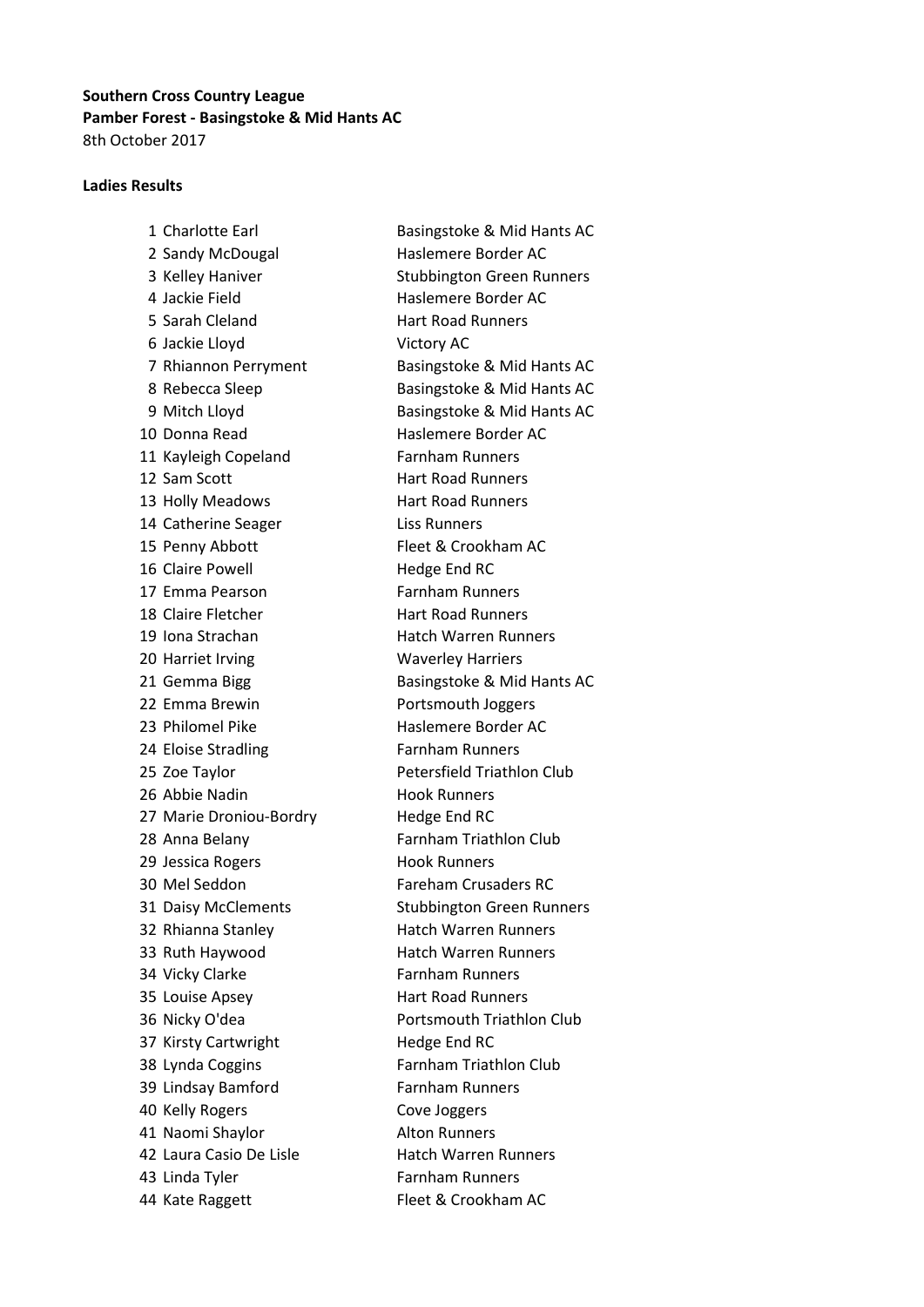47 Amy Smith Haslemere Border AC 48 Alex Croucher **Haslemere Border AC** 49 Gemma Sills Liss Runners 52 Jolene Saddler Fleet & Crookham AC 55 Helen Purchase Liss Runners 56 Nikki Savings Chineham Park RC 58 Jane Georghiou Farnham Runners 59 Danielle Butler Hatch Warren Runners 60 Anne Snelson Farnham Runners 61 Charlie Mitchell Liss Runners 62 Hannah Milton-Cox Hatch Warren Runners 64 Mandy Toon **Hatch Warren Runners** 66 Sarah Hales Liss Runners 67 Kate Robertson Fareham Crusaders RC 69 Sue Taylor Farnham Runners 71 Jane Scrase Alton Runners 72 Tara Hunt Farnham Runners 73 Karen Dixon Haslemere Border AC 74 Kate Horne Waverley Harriers 75 Charlie Gray **Farnham Triathlon Club** 76 Jacquie Waddell **Liss Runners** 77 Julie Hughes Sherfield Park Runners 78 Tori Shaw **Farnham Runners** 79 Debs Enting Sherfield Park Runners 80 Hester Watson Sherfield Park Runners 81 Sally Beeves Fareham Crusaders RC 82 Louise Beaven **Liss Runners** 83 Debbie Duncalf Fleet & Crookham AC 84 Rosella Guidetti **Alton Runners** 85 Amanda Critchell Cove Joggers 86 Michelle Urquhart Hatch Warren Runners 87 Kay Copeland Farnham Runners 88 Rosie Dyke Haslemere Border AC 90 Felicity Arneaud Alton Runners 91 Vicki Landi Portsmouth Joggers 93 Becky Martin Farnham Runners 94 Debbie Hewison Fleet & Crookham AC

45 Alison Ammundsen Hatch Warren Runners 46 Cat Coveney Basingstoke & Mid Hants AC 50 Sue Burton Basingstoke & Mid Hants AC 51 Debbie Cook Basingstoke & Mid Hants AC 53 Cally Morris **Basingstoke & Mid Hants AC** 54 Jess Deaken Petersfield Triathlon Club 57 Bethany Simmonds Portsmouth Triathlon Club 63 Kate Smith Petersfield Triathlon Club 65 Gail Tyson Basingstoke & Mid Hants AC 68 Julie Ashman Stubbington Green Runners 70 Nikki Pickering Basingstoke & Mid Hants AC 89 Lesley Quiney **Portsmouth Triathlon Club** 92 Nina Muir Basingstoke & Mid Hants AC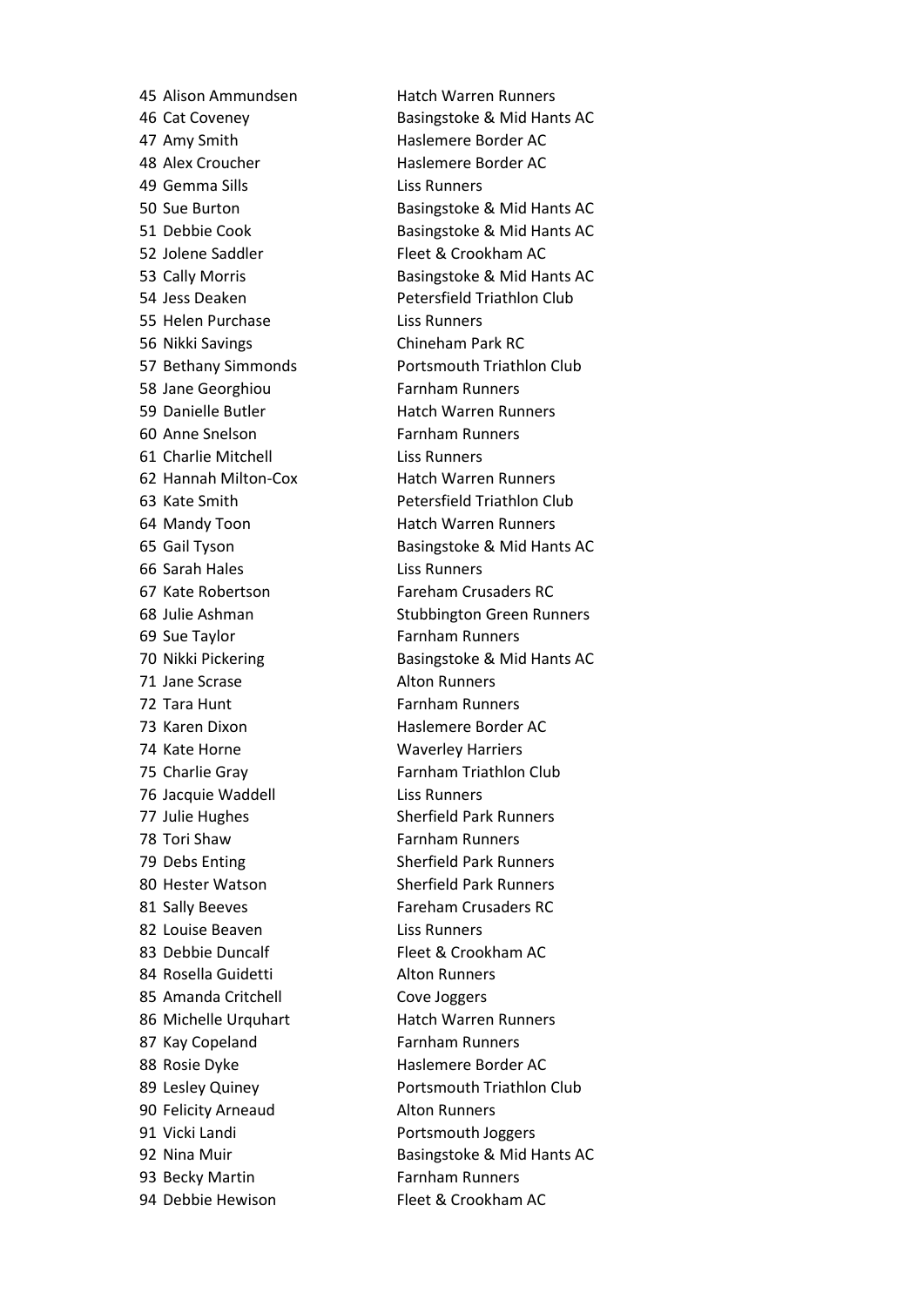95 Sara Saunders **Denmead Striders** 96 Mary D. Fitzgerald Farnham Runners 97 Caroline Sutton Hook Runners 98 Kerry Arnott Gosport Road Runners 100 Anita Foy Fareham Crusaders RC 101 Alison Howarth **Portsmouth Joggers** 102 Elaine Williams Waverley Harriers 103 Denise Hill **Hatch Warren Runners** 104 Jo Oswald Chineham Park RC 105 Liza Campbell **Hook Runners** 106 Lisa Blayden Haslemere Border AC 108 Tracey Morrison Fareham Crusaders RC 110 Fiona Bone **Hatch Warren Runners** 111 Rebecca Baker Hart Road Runners 112 Tonia Mornell Gosport Road Runners 113 Sara Bailey Fareham Crusaders RC 114 Karen Clark **Portsmouth Joggers** 115 Sabrina Steel **Hart Road Runners** 116 Nichola Sherar Hart Road Runners 117 Hilary Lewis **Alton Runners** 120 Sharon Gwynn Fareham Crusaders RC 121 Miranda Carrick Gosport Road Runners 122 Emma Watson Fareham Crusaders RC 123 Katie Clarke Liss Runners 124 Gissele Leishman Portsmouth Joggers 125 Louise McIntosh Cove Joggers 126 Joy Rich Smith Fareham Crusaders RC 127 Kris Garratt **Hatch Warren Runners** 128 Lorna Morris **Hatch Warren Runners** 129 Clare Welch Denmead Striders 130 Gill Thomas Gosport Road Runners 131 Roshni Chandrasekar Hatch Warren Runners 133 Clare Mitchel-Coyle Sherfield Park Runners 134 Hazel Moreton **Hook Runners** 135 Pauline Hamilton Farnham Runners 136 Susan Mackenzie Farnham Runners 137 Gill Hugill **Hatch Warren Runners** 138 Diane Urquhart Alton Runners 139 Heather Allen Hart Road Runners 140 Annie Winfield-Shearer Hatch Warren Runners 141 Kathryn Goold Hart Road Runners 142 Sandra Davidson Cove Joggers 143 Jenny Parks **Denmead Striders** 144 Kerry Brown Fareham Crusaders RC

99 Sara McRichie Stubbington Green Runners 107 Caroline Partner **Basingstoke & Mid Hants AC** 109 Nick Walshe Basingstoke & Mid Hants AC 118 Jenny Froud Basingstoke & Mid Hants AC 119 Sue Hanley **Basingstoke & Mid Hants AC** 132 Kathy Chamberlain Stubbington Green Runners